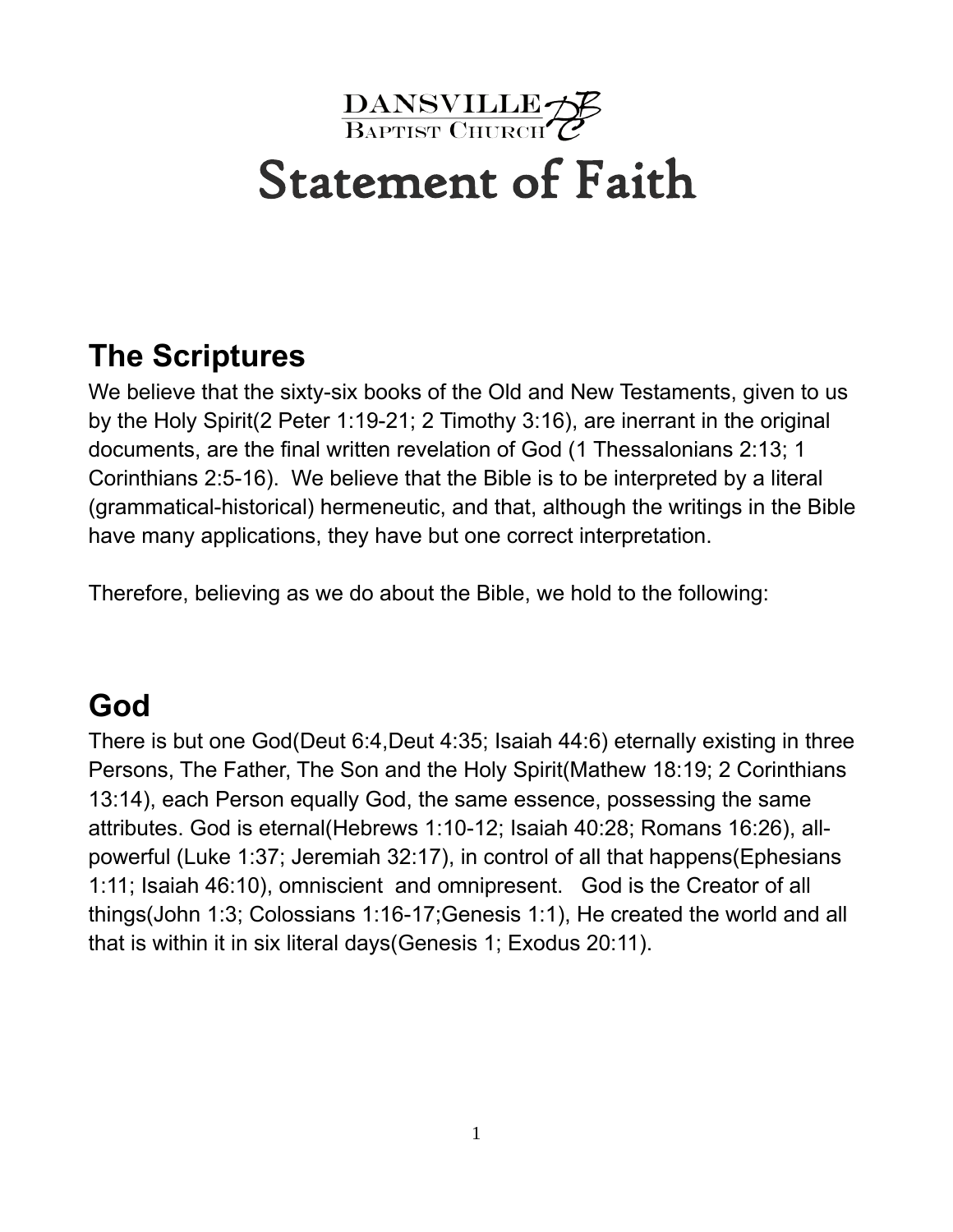# **Man**

Man was created in the image of God(Genesis 1:26-27), free of sin, and immortal. The first man, Adam, lost his freedom from sin by disobeying God, and thus became a slave to sin(Genesis 3) and he became mortal(Genesis 2:17; 3:19). Adam passed the guilt of his sin, slavery to sin, and mortality, down to all of his descendants. (Romans 3; Romans 3:23; 5:17-19). Because man is in this sinful state, and cannot extricate himself from it, he is deserving of the wrath of God and punishment for eternity in In the world(Ephesians 2:3; Romans 1:28 chapter 2: 1-8; Revelation 20:15).

#### **Salvation**

The work of salvation is wholly of God, with no assisting works on man's part. The Believer will never lose his salvation because his salvation is God's work, not his own(John 1:12-13; 5:37-40; Romans 8:28-39): Before the foundation of the world, God the Father chose to set His love on many of the sinners of humanity, electing them to be recipients of His work of salvation(Ephesians 1:4- 6). God the Son having come down to earth in human flesh(John 1:1-14; Colossians 2:9), born of a virgin(Isaiah 7:14; Mathew 1:23-25), accomplished the salvation of man by paying the price for man's sin Himself(Romans 3:23-26; 1 Peter 2:24). The Believer's justification is made sure by Christ's literal, physical resurrection from the dead. Christ is now ascended to the right hand of the Father, where He mediates as the Advocate and High Priest of the elect (Romans 4:24-25; 8:34; Hebrews 7; 9:24; 1 John 2:1). Faith is imparted to the elect (Ephesians 2:8) and God the Holy Spirit convicts them of sin,(John 16:7-9), regenerates them(2 Corinthians 3:6; 1 Peter 3:18), and transforms them into the image of Christ(2 Corinthians 3:18).